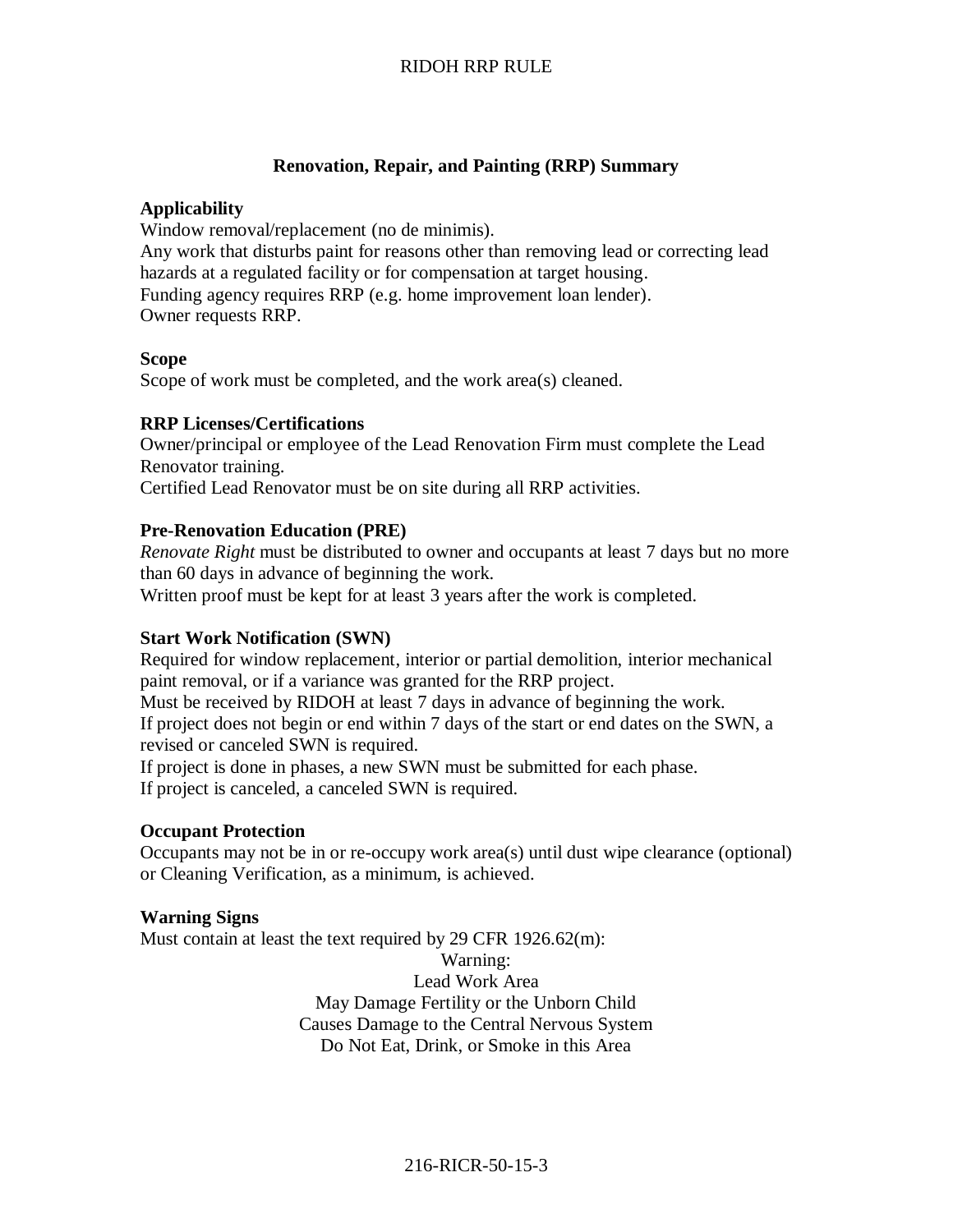Sign Must Contain a 24-hour emergency number (not 911). To the extent practicable, sign must be in the primary language of the occupants. Sign must be readily visible and securely affixed in such a way that prevents their loss or unintentional removal.

Sign must remain in place and readable until clearance is achieved.

| <b>Testing Method</b>                                           | <b>Lead Inspector</b> | <b>Lead Assessor</b> | <b>Lead Renovator</b> |
|-----------------------------------------------------------------|-----------------------|----------------------|-----------------------|
| Lead<br><b>Test Kit</b>                                         | X                     |                      |                       |
| <b>Paint Chip Sampling</b><br>for Laboratory<br><b>Analysis</b> | X                     | X                    | X                     |
| <b>XRF</b><br><b>Analyzer</b>                                   | X                     |                      |                       |

### **Approved Paint Testing Methods**

A Lead Renovator, who performs lead testing for the purpose of determining the applicability of the RRP Rule, must test every component affected by the renovation. The Lead Renovator must complete a Test Kit Documentation Form or Paint Chip Sample Collection Form and chain of custody. A signed copy must be provided to the property owner within 7 days and retained for at least 3 years from completion of the project.

### **Environmental Lead Standards**

| <b>Testing</b><br><b>Method</b> | <b>Lead Safe</b>                                                                                                               | <b>Conditionally</b><br><b>Lead Safe</b>                                   | <b>Lead Hazard</b>                                                           |
|---------------------------------|--------------------------------------------------------------------------------------------------------------------------------|----------------------------------------------------------------------------|------------------------------------------------------------------------------|
| <b>Lead Test</b><br>Kit         | No reaction when all layers of paint<br>are exposed, and test kit is used in<br>accordance with manufacturer's<br>instructions | Not Applicable                                                             | <b>Positive Reaction</b><br>(pink or red)                                    |
| Paint<br>Chip                   | $< 5,000$ ppm or<br>$< 1.0$ mg/cm <sup>2</sup>                                                                                 | <b>Intact Paint</b><br>$\geq 5{,}000$ ppm or<br>$> 1.0$ mg/cm <sup>2</sup> | <b>Damaged Paint</b><br>$\geq 5,000$ ppm or<br>$\geq 1.0$ mg/cm <sup>2</sup> |
| <b>XRF</b>                      | $< 1.0$ mg/cm <sup>2</sup>                                                                                                     | $\geq 1.0$ mg/cm <sup>2</sup>                                              | $\geq 1.0$ mg/cm <sup>2</sup>                                                |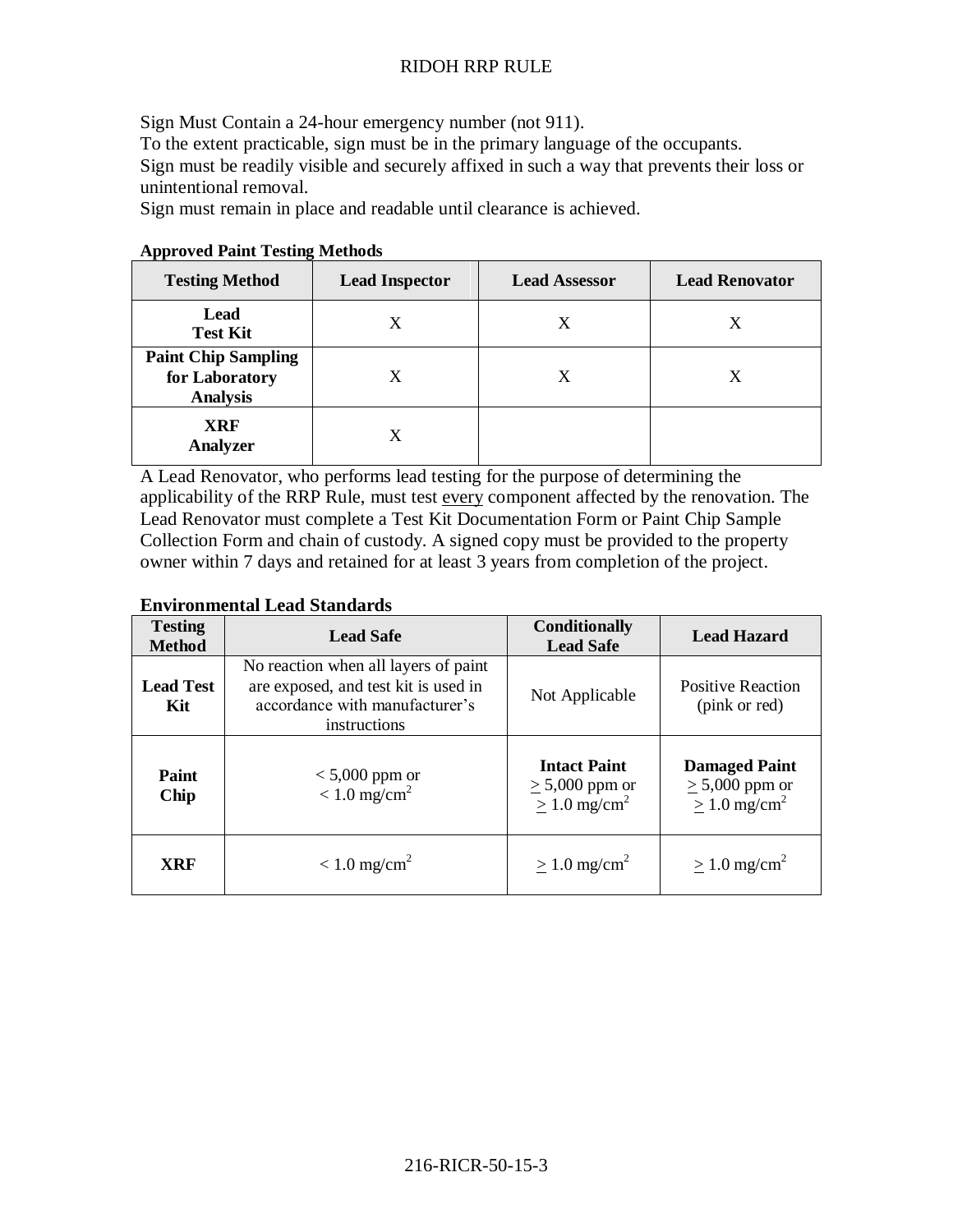# **Prohibited Work Practices**

Dry hand scraping, except for within one foot of electrical outlets;

Dry hand sanding, except for "feathering" of previously treated interior painted surfaces; Using a heat gun or other heated device, which chars paint, or at surface temperatures at or above 1100º F;

Open flame burning or torching;

Using paint strippers which are flammable or contain methylene chloride;

Using mechanical paint removal equipment not controlled by a HEPA vacuum system, and/or with a sanding or scraping disk wider than the direct surface upon which it is being used;

Using dry abrasive blasting equipment not controlled by a HEPA vacuum system; Hydro blasting, including but not limited to, using wet abrasive blasting equipment, and pressure or power washing;

Any other interior methods not approved by the Department;

Any other exterior methods not approved by DEM Office of Air Resources; and/or Any treatment in violation of local municipal building codes.

# **Approved Work Practices**

Wet hand scraping or sanding;

"Feathering" of previously treated interior painted surfaces;

Using heat guns that do not char paint or exceed 1100º F;

Paint stripping in adequately ventilated areas using non-flammable chemical strippers that do not contain methylene chloride;

Using shrouded mechanical paint removal equipment controlled by a HEPA vacuum system, provided that any and all spent abrasive, paint, particulate, dust, and/or other debris generated by the operations is immediately collected by the system, and provided that no sanding or scraping disk is wider than the direct surface upon which it is being used;

Using dry abrasive blasting equipment controlled by a HEPA vacuum system, provided that any and all spent abrasive, paint, particulate, dust, and/or other debris generated by the operations is immediately collected by the system, or a vacuum blast system used in accordance with the manufacturer's guidelines (variance required for interior blasting); Any other interior methods approved in writing by the Department; or

Any other exterior methods approved in writing by DEM Office of Air Resources.

# **Cleaning**

Cleaning must include the contained work area and 2 feet beyond containment. Final cleaning must begin no sooner than 1 hour after preliminary cleaning was completed.

# **Cleaning Verification**

Critical barriers may be removed after successful cleaning verification. As a minimum, the Cleaning Verification Procedure must meet the EPA Standards in 40 CFR Part 745 and be documented on the Renovation Recordkeeping Checklist.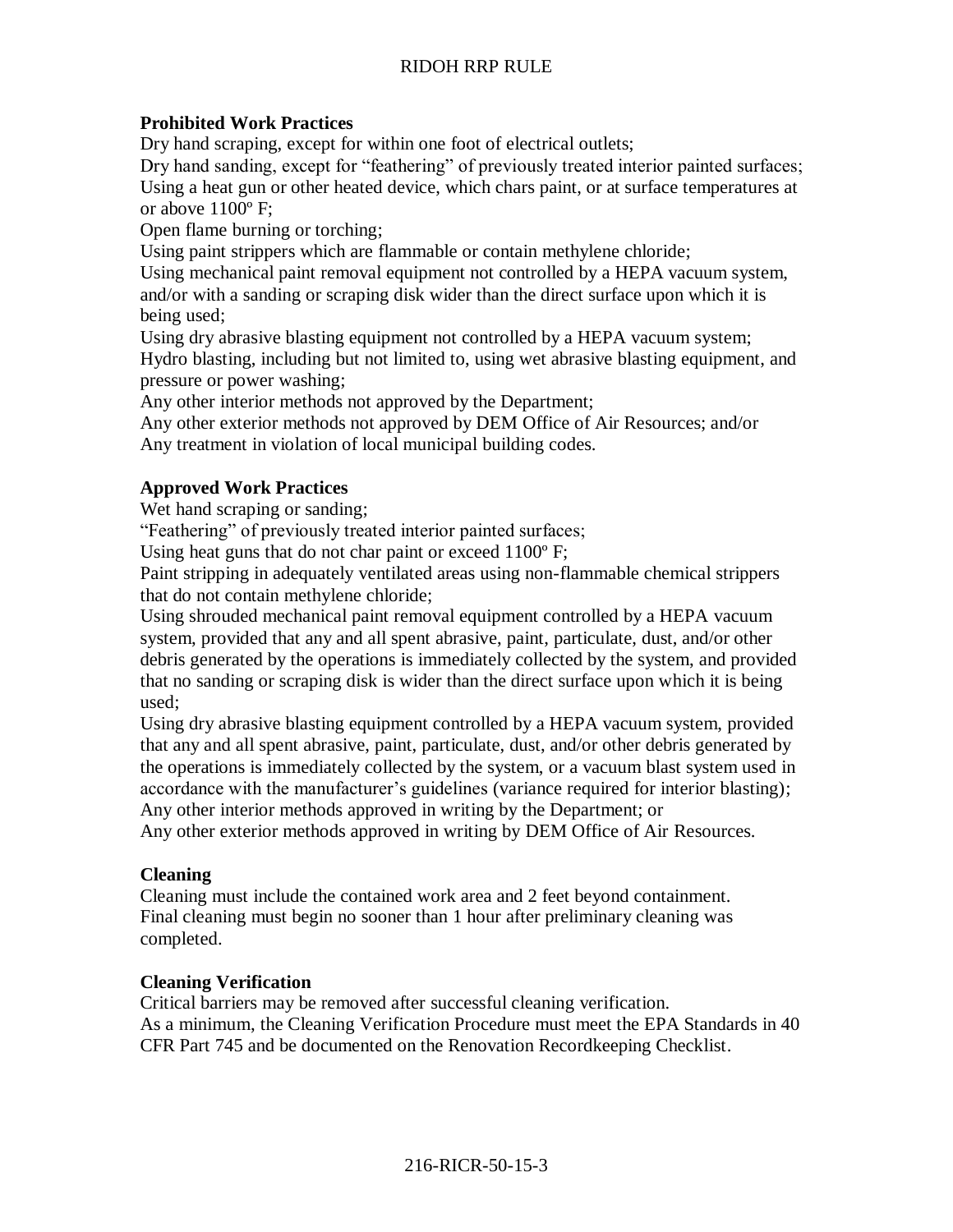## **Clearance Inspection**

Dust wipe clearance may be performed instead of the Cleaning Verification Procedure. Under 216-RICR-50-15-3, dust wipe clearance by a Lead Inspector is optional for work that was not performed for the purpose of removing lead or correcting lead hazards but may be required by HUD or to obtain a Certificate of Lead Conformance.

Dust wipe clearance must be performed by a licensed Lead Inspector who is independent of the firm doing the renovation work.

If performed, dust wipe sampling must begin no sooner than 1 hour after final cleaning was completed.

A Partial Lead Safe Certificates (PBLC-27) may be issued when optional dust wipe clearance is achieved to document the area(s) are safe for re-occupancy.

If dust wipe clearance fails, the Lead Renovator must re-clean the entire clearance area before the dust wipe sampling is repeated; cleaning verification is no longer an option.

### **Renovation Recordkeeping Checklist**

The Lead Renovator must complete and sign a Renovation Recordkeeping Checklist and provide a copy to the owner within 7 days. A copy must also be provided to RIDOH upon request.

A Sample Renovation Recordkeeping Checklist is available in the EPA/HUD Model Certified Renovator Training Course Manual or at [www.epa.gov.](http://www.epa.gov/)